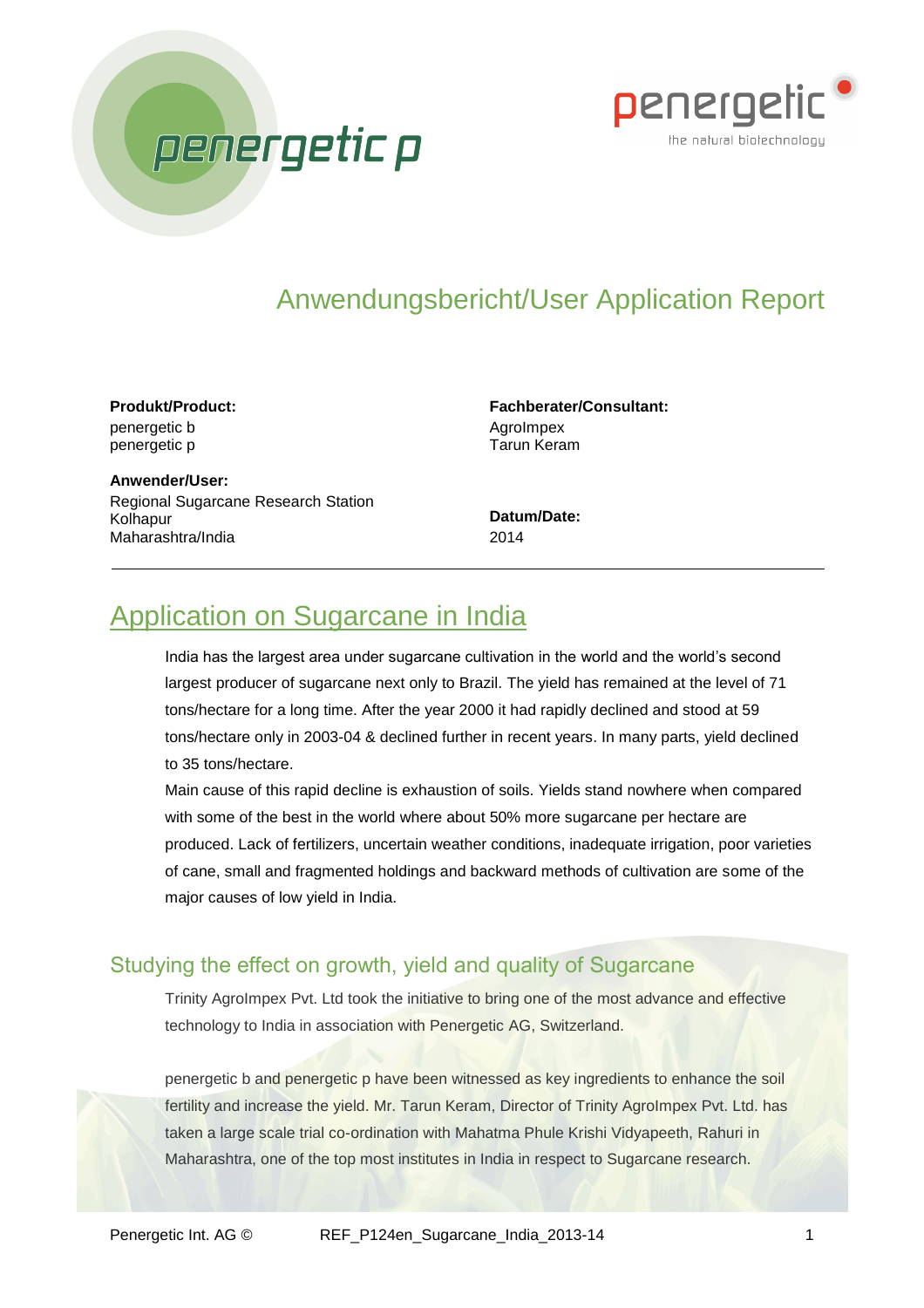

| Experiment design:  | Randomised block design |  |  |  |  |
|---------------------|-------------------------|--|--|--|--|
| <b>Replications</b> | З                       |  |  |  |  |
| Variety:            | CoM 0265                |  |  |  |  |
| Plot size:          | $5 \times 8m^2$         |  |  |  |  |
| Date of planting:   | 15/02/2013              |  |  |  |  |
| Date of harvest:    | 20/02/2014              |  |  |  |  |

## Application schedule

| <b>Treatments</b>                     | <b>Soil application</b><br>14.02.2013 | <b>Seed treatment</b><br>15.02.2013 | 1 <sup>st</sup> leaf stage<br>18.03.2013 | <b>Tillering (6-8</b><br>leaf stage)<br>17.04.2013 | <b>Growth phase</b><br>(10-14 leaf stage)<br>18.05.2013 |
|---------------------------------------|---------------------------------------|-------------------------------------|------------------------------------------|----------------------------------------------------|---------------------------------------------------------|
| <b>T1</b> 100% RDF                    |                                       |                                     |                                          |                                                    |                                                         |
| <b>T2</b> 100% RDF +<br>Water Spray   |                                       |                                     | Water spray                              | Water spray                                        | Water spray                                             |
| <b>T3</b> 1 0% RDF +<br>2% Urea Spray |                                       |                                     | Urea spray                               | Urea spray                                         | Urea spray                                              |
| <b>T4</b> 75% RDF +                   | 300g/ha                               | 300g/ha                             | 300q/ha                                  | 300q/ha                                            | 300 <sub>g</sub> /ha                                    |
| penergetic                            | penergetic b                          | penergetic p                        | penergetic p                             | penergetic p                                       | penergetic p                                            |
| <b>T5</b> 100% RDF +                  | 300 <sub>g</sub> /ha                  | 300 <sub>g</sub> /ha                | 300q/ha                                  | 300 <sub>g</sub> /ha                               | 300 <sub>g</sub> /ha                                    |
| penergetic                            | penergetic b                          | penergetic p                        | penergetic p                             | penergetic p                                       | penergetic p                                            |
| T6 75%RDF +                           | 400q/ha                               | 400q/ha                             | 400g/ha                                  | 400 <sub>g</sub> /ha                               | 400 <sub>g</sub> /ha                                    |
| penergetic                            | penergetic b                          | penergetic p                        | penergetic p                             | penergetic p                                       | penergetic p                                            |
| <b>T7</b> 100% RDF +                  | 400g/ha                               | 400q/ha                             | 400q/ha                                  | 400q/ha                                            | 400 <sub>g</sub> /ha                                    |
| penergetic                            | penergetic b                          | penergetic p                        | penergetic p                             | penergetic p                                       | penergetic p                                            |

Use of penergetic b on soil through spray before planting.

Use of penergetic p through foliage spray.

Recommended dose of chemical fertilizers (RDF): 250:115:115 kg of NPK/hectare applied as per treatment 75% or 100% RDF.

## Observations recorded

Growth observations Various

Yield Cane and CCS yield

Quality parameters Brix % at harvest

Soil study for chemicals Before planting and after harvest

## **Results**

The results pertaining to growth, yield and quality parameters and soil chemical properties are recorded and presented in tables no.1 to 4.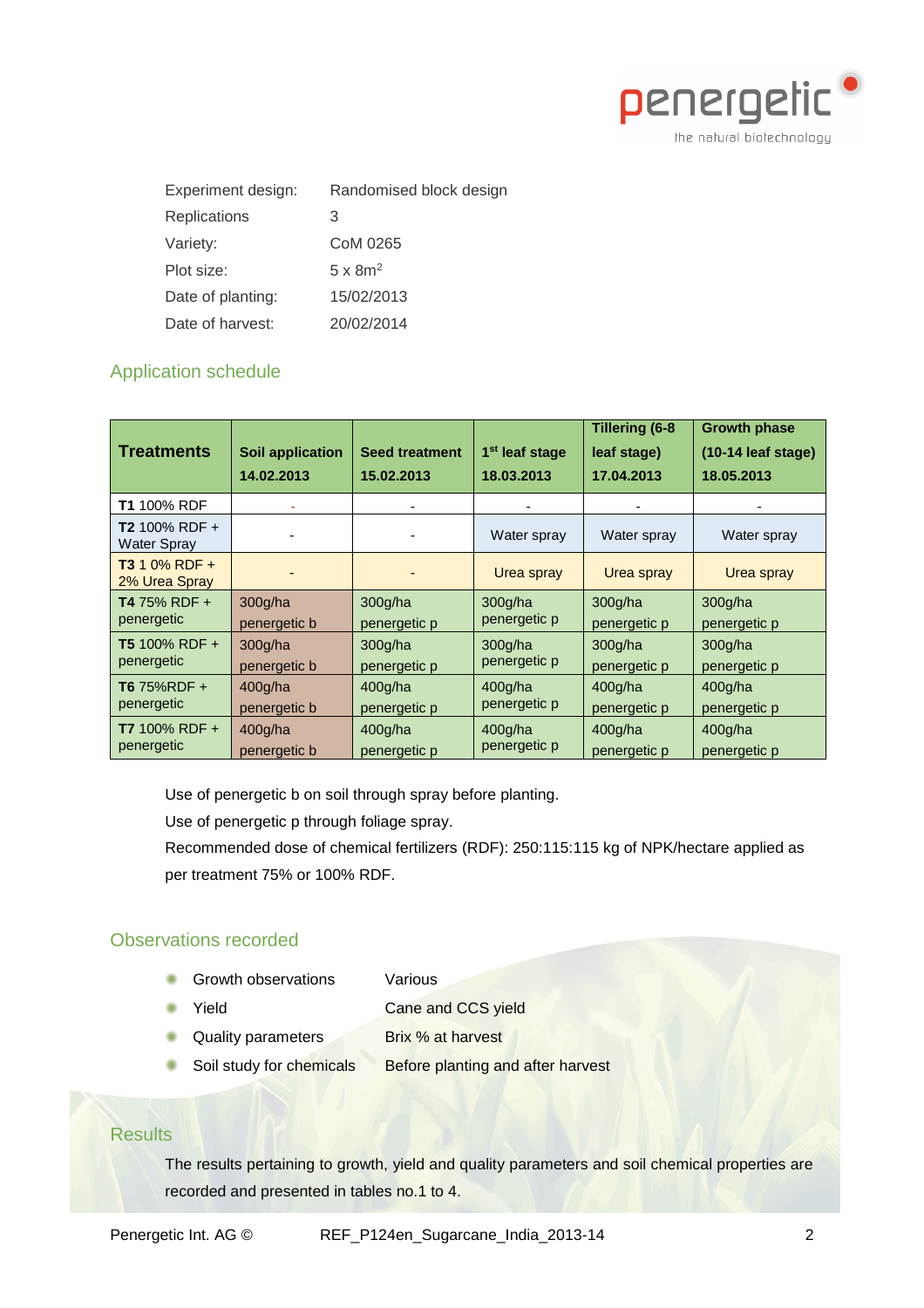

#### **Growth parameters:**

The growth parameters of sugarcane viz. germination % and tillering ratio in control plots were not influenced significantly due to different treatments. However, the germination percentage (57.46%) and tillering ratio (1.63) was higher in treatment **T7** where 400 g/ha penergetic b&p + 100% RDF application followed by treatment **T6** (400g/ha penergetic b&p +75% RDF) (Table.1)

In respect of yield contributing characters viz. number of millable canes/ha, millable height (cm), girth (cm) and single cane weight (kg) at harvest in control plots were not influenced significantly due to different treatments However, these yield contributing characters recorded highest in treatment **T7** (400 g/ha penergetic b&p +100% RDF.)

#### **Cane and CCS yield:**

From Table no.2 it was noticed that the cane and CCS yield in control plots were not influenced significantly due to different treatments. The highest cane yield (161.90 t/ha and CCS yield (22.72 t/ha) was recorded by treatment **T7** (400 g/ha penergetic b&p + 100% RDF) and followed by treatment **T6** (400 g/ha penergetic b&p + 75% RDF).

The quality parameters of sugarcane juice (Table 3) viz. Brix (%), Sucrose (%), CCS (%) and purity (%) was recorded at harvest of sugarcane. These quality parameters show better performance in treatment **T6** (400 g/ha penergetic b&p + 75% RDF) followed by **T7** (400 g/ha Penergetic b&p +100% RDF).

#### **Soil Properties:**

The chemical properties of soil after harvest of sugarcane are recorded in Table no.4 and observed that there was not any effect on soil properties when compared with initial soil observations.

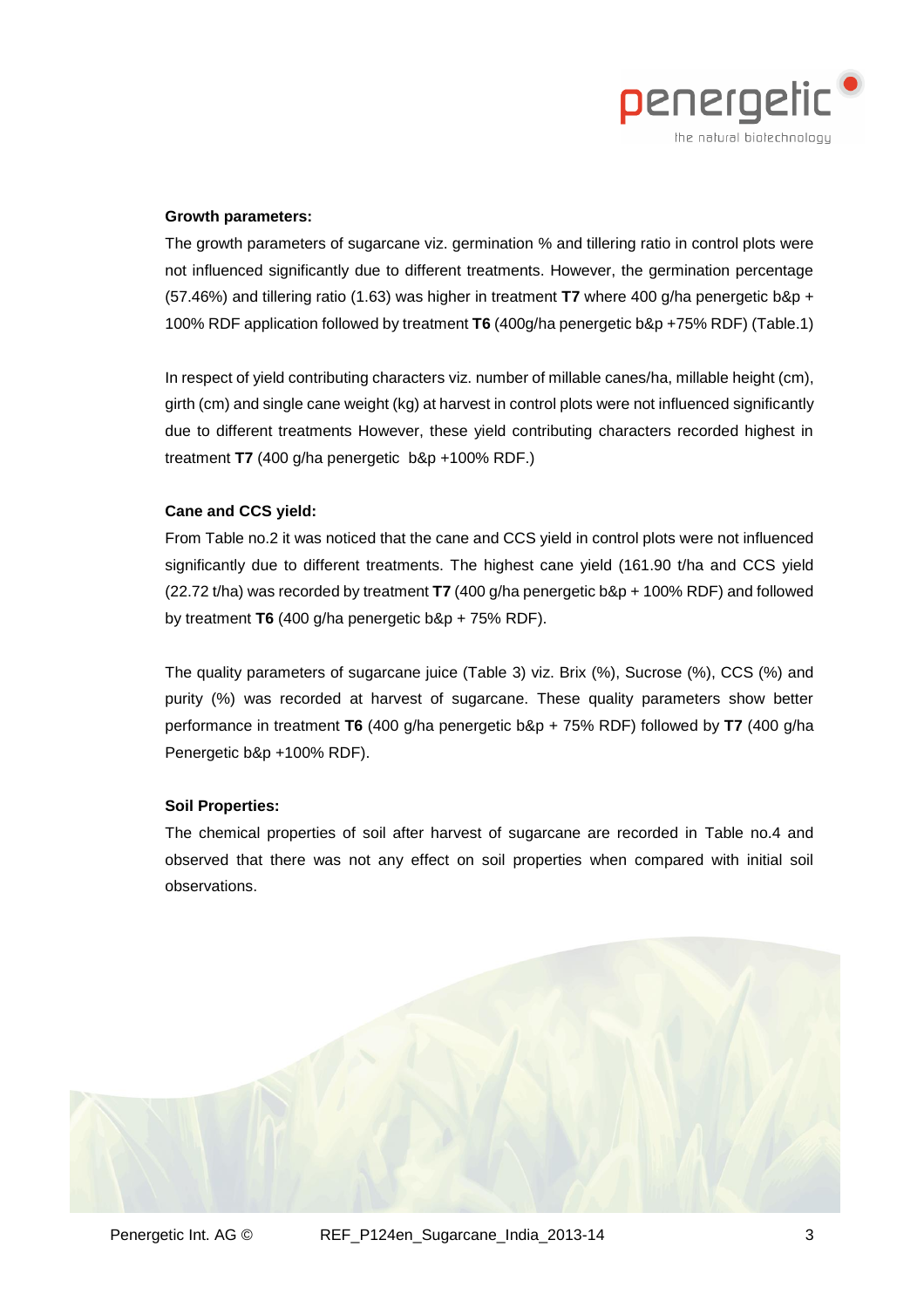

## Table 1

| <b>Treatments</b>                           | Germi-<br>nation<br>8%) at<br><b>45 DAP</b> | <b>Tillering</b><br>ratio at<br><b>60 DAP</b> | NMC/ha<br>at<br>harvest | Mill.<br><b>Height</b><br>(cm) at<br>harvest | <b>Girth</b><br>(cm) at<br>harvest | No. of<br><b>internodes</b><br>per cane at<br>harvest | <b>Single</b><br>cane<br>weight<br>(kg) |
|---------------------------------------------|---------------------------------------------|-----------------------------------------------|-------------------------|----------------------------------------------|------------------------------------|-------------------------------------------------------|-----------------------------------------|
| <b>T1 100% RDF</b>                          | 50.10                                       | 1.29                                          | 95336                   | 276.66                                       | 8.26                               | 17.93                                                 | 1.46                                    |
| <b>T2 100% RDF</b><br>+ Water Spray         | 46.20                                       | 1.35                                          | 94913                   | 270.30                                       | 8.53                               | 18.80                                                 | 1.48                                    |
| T3 100% RDF<br>$+2\%$ Urea<br>Spray         | 49.66                                       | 1.40                                          | 96333                   | 281.33                                       | 8.66                               | 18.53                                                 | 1.48                                    |
| <b>T4 75% RDF</b><br>$+300q$<br>penergetic  | 52.20                                       | 1.46                                          | 97163                   | 284.00                                       | 8.73                               | 19.46                                                 | 1.51                                    |
| <b>T5 100% RDF</b><br>$+300a$<br>penergetic | 51.43                                       | 1.30                                          | 99672                   | 283.00                                       | 8.76                               | 18.80                                                 | 1.50                                    |
| T6 75%RDF +<br>400a<br>penergetic           | 56.10                                       | 1.50                                          | 102211                  | 282.66                                       | 8.86<br>19.40                      |                                                       | 1.51                                    |
| <b>T7 100% RDF</b><br>$+400a$<br>penergetic | 57.46                                       | 1.63                                          | 104583                  | 288.66                                       | 8.93                               | 19.06                                                 | 1.53                                    |
| $SE +$                                      | 4.48                                        | 0.03                                          | 2695                    | 8.25                                         | 0.24                               | 0.45                                                  | 0.03                                    |
| <b>CD at 5%</b>                             | <b>NS</b>                                   | <b>NS</b>                                     | <b>NS</b>               | <b>NS</b>                                    | <b>NS</b>                          | <b>NS</b>                                             | <b>NS</b>                               |
| Mean                                        | 51.87                                       | 1.41                                          | 98601                   | 280.94                                       | 8.67                               | 18.85                                                 | 1.49                                    |

#### Growth parameters of sugarcane as influenced by different treatments

## Table 2

Yield of cane and CCS as influenced by different treatments

| <b>Treatments</b>                    | Cane yield (t/ha) | CCS yield (t/ha) |  |  |
|--------------------------------------|-------------------|------------------|--|--|
| <b>T1</b> 100% RDF                   | 143.86            | 19.33            |  |  |
| T2 100% RDF + Water Spray            | 145.02            | 19.75            |  |  |
| <b>T3</b> 100% RDF + 2% Urea Spray   | 148.19            | 20.17            |  |  |
| T4 75% RDF + 300g penergetic         | 151.77            | 21.11            |  |  |
| <b>T5</b> 100% RDF + 300g penergetic | 153.63            | 21.39            |  |  |
| T6 75%RDF + 400g penergetic          | 155.19            | 21.91            |  |  |
| T7 100% RDF + 400g penergetic        | 161.90            | 22.72            |  |  |